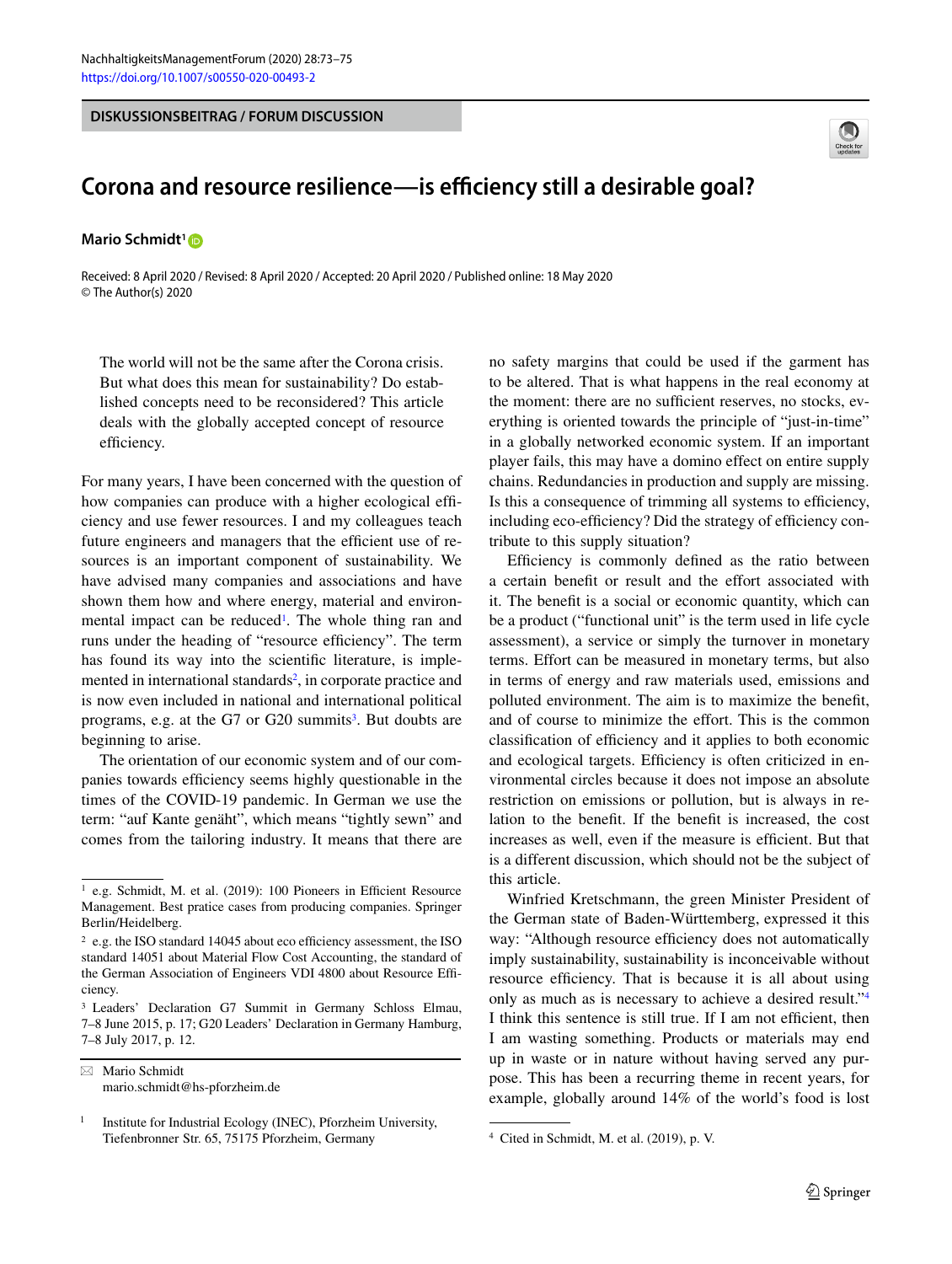from production before reaching the retail level<sup>5</sup>. In many world regions the water supply is also highly inefficient, with much of the drinking water being lost along the way in inadequate supply structures. These inefficiencies must be eliminated. They have no benefit. They are avoidable from a technical or organizational point of view, and only occur because those who are responsible have not fulfilled their tasks optimally. In this respect, efficiency is still required.

What is more decisive is the question of purpose, which must be reconsidered. The concept of effectiveness could also be linked to this: What is the use of efficiency if the purpose is wrongly chosen? This is precisely what effectiveness expresses, namely doing the right thing.

Until now, the purpose has been to gain as much return as possible per input of raw materials, labor, capital or money. But it now becomes clear that a purpose must also be to create reserves for bad times or for catastrophes—actually an old biblical wisdom. It has been lost in these fast-moving times and in view of the global and rapid availability of everything, of goods, money and information. The Germans, for example, are world champions in insuring themselves against all kinds of risks, which makes them feel safe and costs their money. But they could also have spent the money on real physical safety stocks. After all, the insurance money is useless if respirators, disinfectants or, ultimately, even food is missing.

Efficiency is still required, but we need to think more encompassingly about the purpose of our economic activities. After all, the benefit is more than just the short-term EBIT of a company; it is the long-term livelihood and reputation of the company, and the benefit it generates for society. This can also include always being able to deliver, to supply sufficient food, spare parts or protective equipment when needed, even if the stockpiling required for this is not profitable for many years. But this determines how flexibly a system can react to new challenges or crises. Of course, this so-called resilience has its price.

The question of resilience also arises in the area of resources. Meanwhile, China is the main player in supplying the world with important raw materials. The German Federal Institute for Geosciences and Natural Resources points out that 18% of the world's mining activity today takes place in China. More than 50% of the refined products (measured by monetary value) come from China<sup>6</sup>. This should not be misunderstood: It is right and proper that China is engaged in this area and is playing an important role in the global economy, even if it would be desirable that more ecological and social standards were to be met. But what if such a state temporarily fails due to a crisis like the virus pandemic? Even for China, it cannot be desirable to have no backup in other countries to rely on in crisis situations. Greater attention must be paid to the global diversification of production and also of the supply of raw materials. Redundancies are necessary, and therefore they are not inefficient, but must be seen as an additional benefit—not as unnecessary effort.

Germany and other industrial nations take great care to ensure that no monopolization of individual companies takes place, as this could negatively affect the market and the consumer, e.g. lead to higher prices. But who ensures that there is not too much dependence on other countries, regions or technologies? In Germany, for example, the recycling of metals is seen as a strategy to reduce the primary mining of raw materials and the associated environmental pollution. In some cases, recycling is even seen as a contribution to reduce Germany's dependence on raw materials from other countries. But not enough is done to ensure that industrial processing capacities are also made available in Germany or Europe, for the number of refineries and metal smelters is decreasing, partly even because environmental regulations are becoming more and more stringent. Instead, Germany relies on capacities in other countries, some of which have much poorer environmental standards and belong to political or economic risk areas. This helps neither the environment nor the supply reliability, but is simply wrong ecological activism.

Therefore, resource efficiency will continue to be an important issue and an important component of sustainability strategies in the future. However, one should add resource resilience to the term, and this applies not only to energy or metal ores, but also to natural resources such as water or biodiversity. Here, safety margins are necessary; the use of these resources must not be too "tightly sewn".

As far as the core of the efficiency strategy is concerned, the question is not what is the effort, but what is the benefit. For example, do we need national or transnational raw material storage facilities for crisis situations? Up to now, such facilities have only been established for military and energy reasons.

Both industrial policy and environmental policy must ask how technical and geographical monopolies can be avoided. Not only for reasons of economic policy, but also—as we can see at present—for health and ecological reasons. Which industrial and metallurgical infrastructure is necessary in Germany or Europe to ensure the long-term supply of raw materials on the one hand, and to be able to ensure high-quality production on the other, and not to be dependent on dubious ecological and social production conditions in distant countries?

<span id="page-1-0"></span><sup>5</sup> Food and Agriculture Organization of the United Nations (FAO) (2019): The State of Food and Agriculture 2019. Moving forward on food loss and waste reduction. Rome.

<span id="page-1-1"></span><sup>6</sup> Steinbach, V. (2020): Assessment of risks in raw material supply chains—from conception to implementation (in German), Berliner Recycling- und Sekundärrohstoffkonferenz, 2. und 3. März 2020, Berlin.